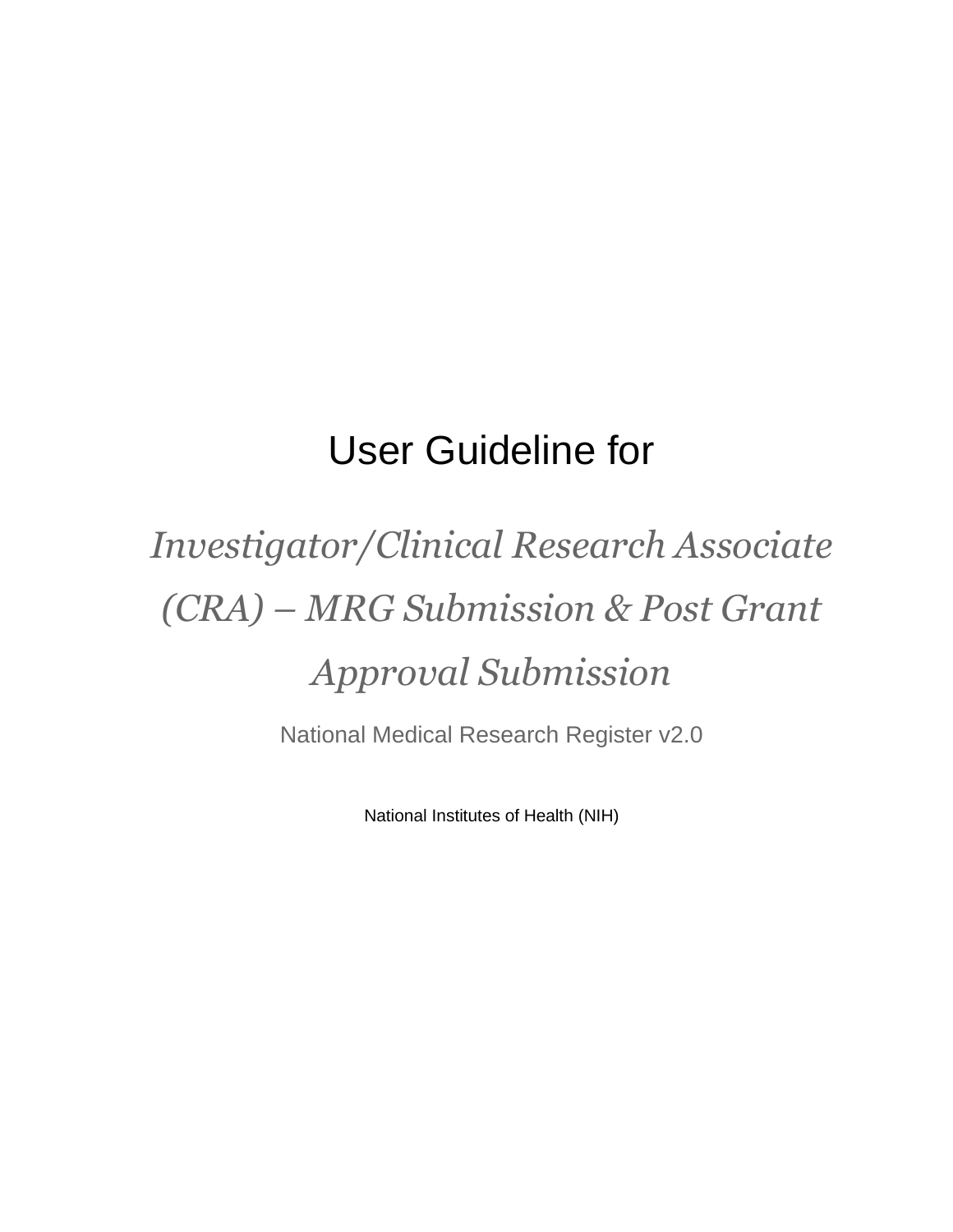#### **1.0 - Flow for Processing and Approval**

#### 1.1. New MRG Submission

1. Once the Purpose of Submission is clicked and saved. Additional sections for grant approval appear for the investigator to insert the information. Click on the Grant Approval section

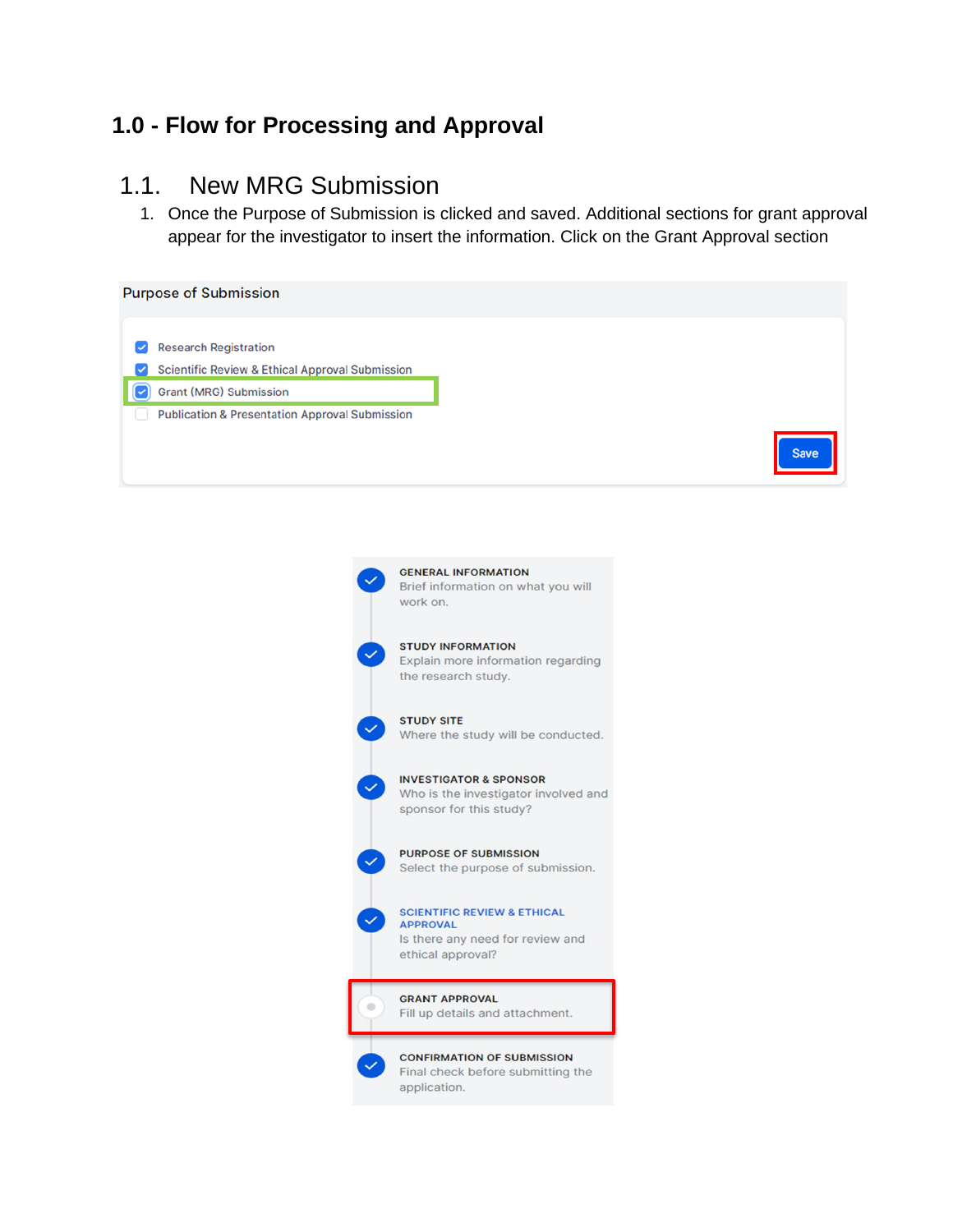2. Insert the information of the costing detail (justification, amount, and year) total grant should be summed up at the top of the costing detail

|                              | <b>IVIAL ORAINI COST. RIVI 199,000.00</b>                      |             |
|------------------------------|----------------------------------------------------------------|-------------|
| Year 1                       |                                                                |             |
| 2022                         |                                                                |             |
| <b>COST CATEGORY</b>         | <b>JUSTIFICATION</b>                                           | AMOUNT (RM) |
| <b>Travel Transportation</b> | travel expenses using car from<br>site a to site b for 6 month | 5000        |
| Rental                       | rental of machines for 8 month                                 | 150000 ≑    |

# TOTAL GRANT COST: RM 155 000 00

3. Investigators will be able to insert the other year as well (Year 1, year 2, year 3). Click save button to save the information entered

| Year <sub>2</sub>    |                      |                    |
|----------------------|----------------------|--------------------|
| <b>COST CATEGORY</b> | <b>JUSTIFICATION</b> | <b>AMOUNT (RM)</b> |
| Year <sub>3</sub>    |                      |                    |
| <b>COST CATEGORY</b> | <b>JUSTIFICATION</b> | <b>AMOUNT (RM)</b> |
|                      |                      |                    |
|                      |                      | <b>Save</b>        |

4. To download the costing detail, click on the "Download Costing" PDF located at the top of the coasting detail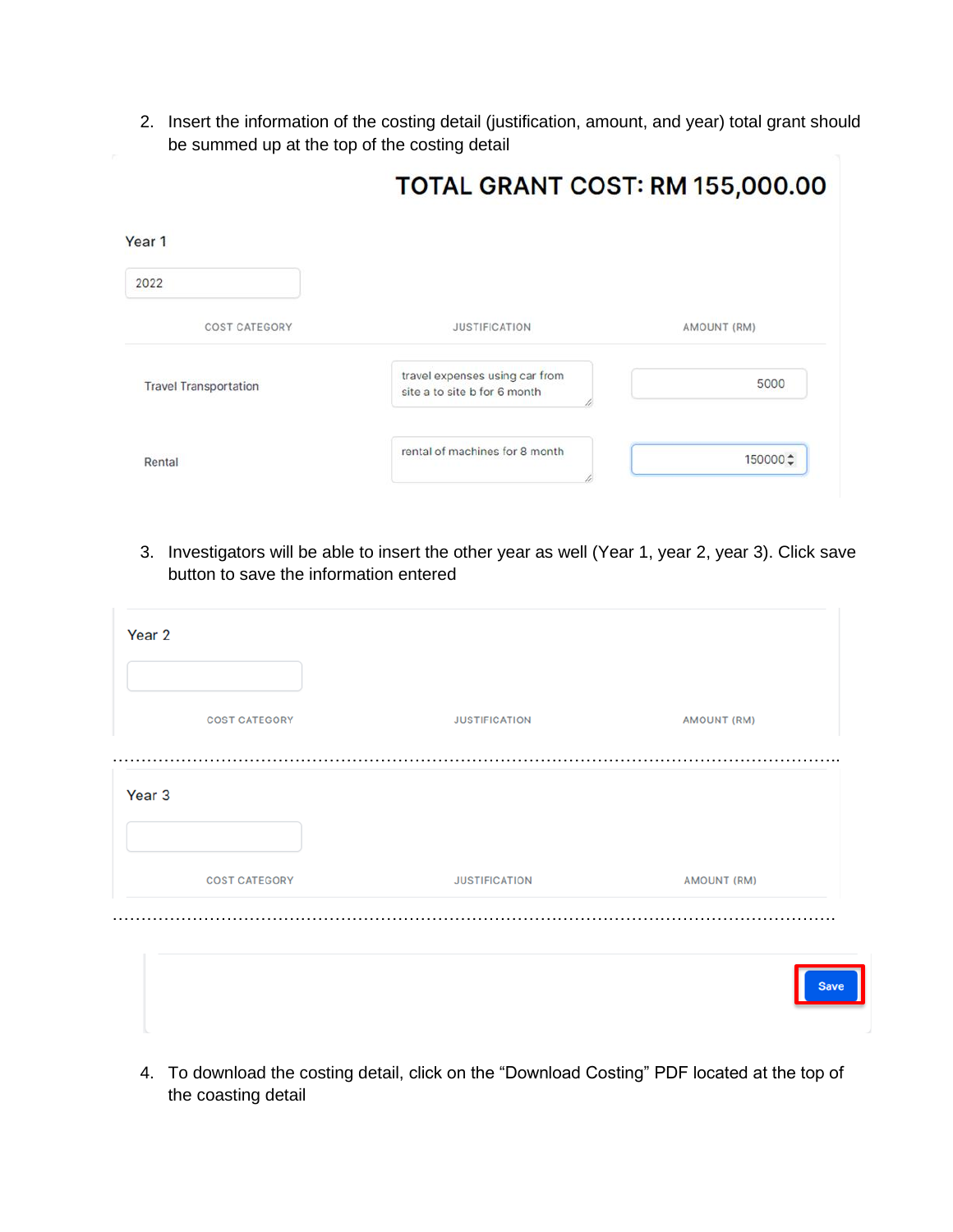## **Download Costing(PDF)**

5. Refresh the window, make sure that all sections are blue tick  $\blacktriangleright$  . On the last section tick on the acknowledgement and click submit to finish the submission





End of Flow

**Confirmation of Submission**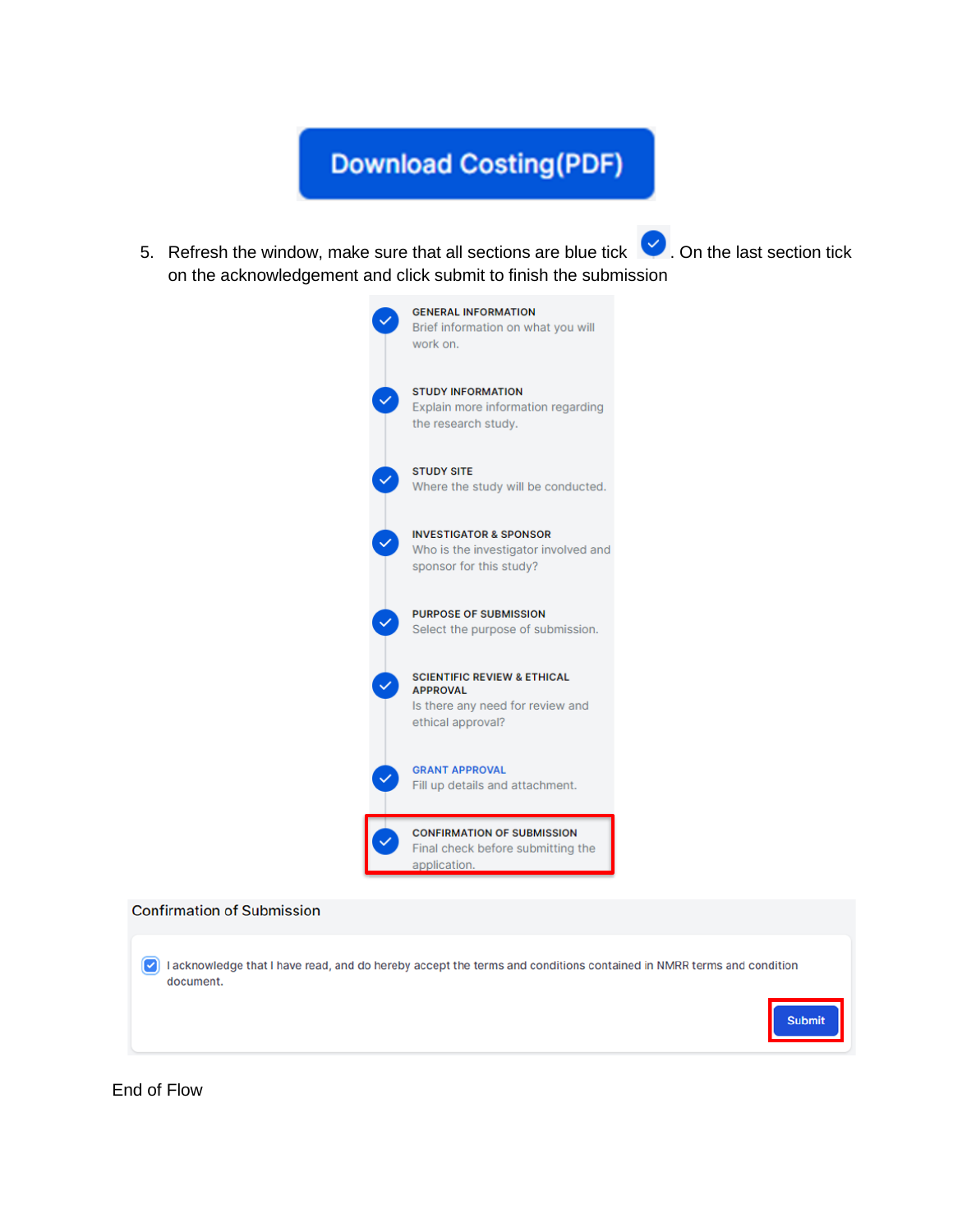### 1.2. Post Grant Approval Submission

1. For Post Grant Approval. a research submission should receive an approval from MREC and MRG. Status for MRG can also be "MRG Post Approval Required"



2. Click on My Submission menu at the left side of the page and then click on the "Grant" sub-menu



3. List of all the MRG approved submission will be displayed. To submit a Post Grant Approval Submission, click on the edit (pencil icon) under the action column of the particular submission or NMRR ID.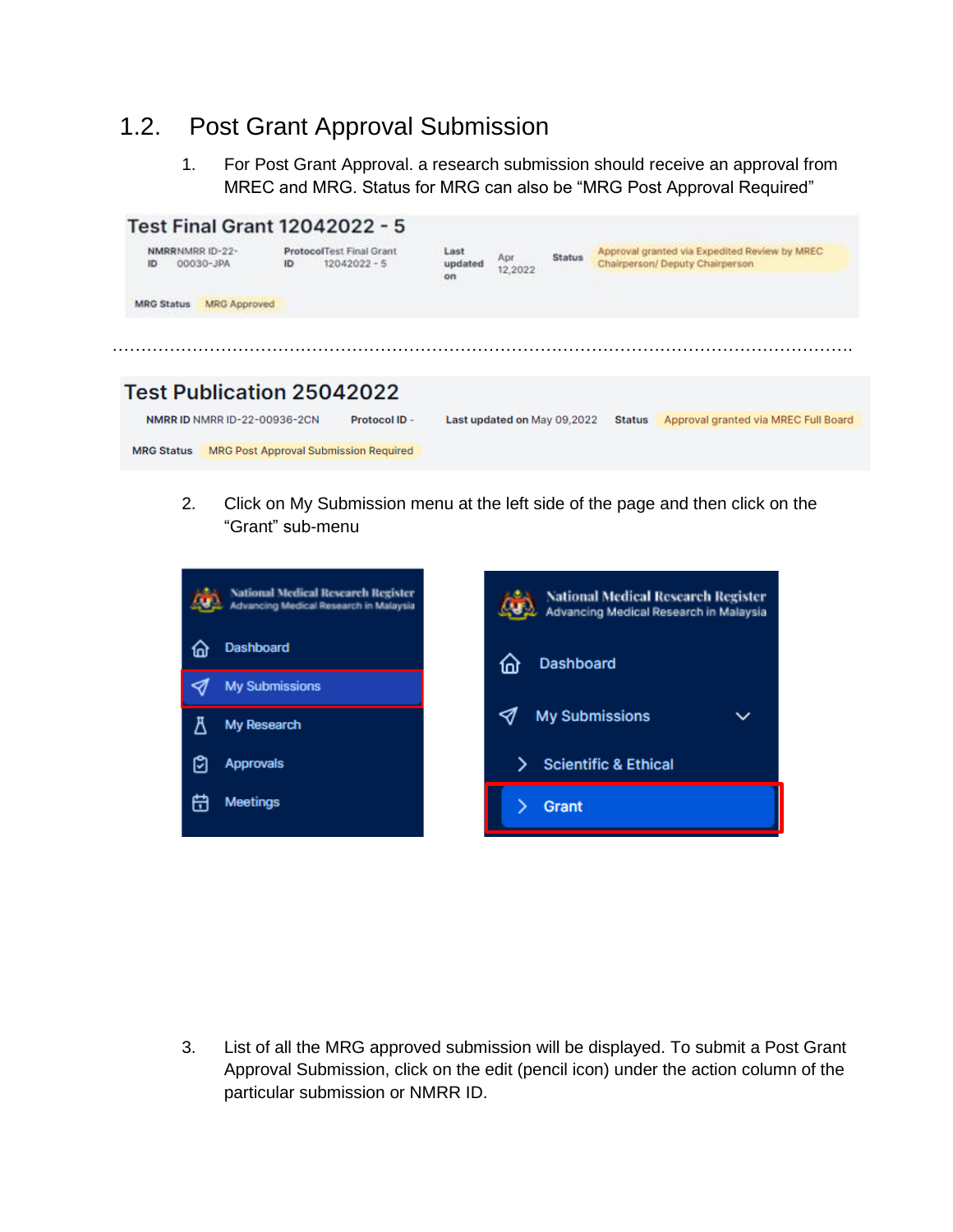|                | <b>Grant Submissions</b>                                          |                                                   |                                     |                                 |                                    |                                                                                                     |                     |                                    |                |  |
|----------------|-------------------------------------------------------------------|---------------------------------------------------|-------------------------------------|---------------------------------|------------------------------------|-----------------------------------------------------------------------------------------------------|---------------------|------------------------------------|----------------|--|
|                | Keyword<br>Search NMRR ID, Research ID or Title of the Submission |                                                   |                                     |                                 | <b>Status</b><br><b>Select All</b> |                                                                                                     |                     |                                    |                |  |
|                | <b>EXCEL</b><br><b>PDF</b><br>Show 10                             | $\checkmark$<br>entries                           |                                     |                                 |                                    |                                                                                                     |                     |                                    |                |  |
| #              | <b>RESEARCH ID</b><br>$\mathbf{v}$                                | <b>NMRRID</b>                                     | <b>TITLE</b><br>$\Rightarrow$       | <b>RESEARCH</b><br><b>SCOPE</b> | <b>RESEARCH</b><br><b>TYPE</b>     | <b>STATUS</b>                                                                                       | <b>MRG STATUS</b>   | <b>DAY TO</b><br><b>SUBMISSION</b> | <b>ACTION</b>  |  |
| 1              | RSCH ID-22-<br>00044-XNC                                          | NMRR ID-<br>$22 -$<br>0.000                       | <b>Testing for SAE</b>              | Clinical                        | Interventional                     | Queue For MREC<br><b>Full Board</b>                                                                 |                     | $\circ$                            | $\bullet$<br>◢ |  |
| $\overline{2}$ | RSCH ID-22-<br>00043-MJI                                          | 2NP<br>NMRR ID-<br>$22 -$<br>00030-<br><b>JPA</b> | <b>Test Final Grant</b><br>12042022 | Basic Science /<br>Biomedical   | <b>Special Write</b><br>Up         | Approval granted<br>via Expedited<br><b>Review by MREC</b><br>Chairperson/<br>Deputy<br>Chairperson | <b>MRG Approved</b> | $\overline{2}$                     |                |  |

4. Users will be brought to the "General Information" pages. Please be noted that the submission data this section up to Investigator & Sponsor are not editable (Editing to this information should be done via Amendment Submission of Post Ethical Approval). Go to the Grant Approval Section to access the post approval documents submission.



5. User will be able to upload necessary documents required for the submission by dragging the document into the box or selecting the required file. Insert the version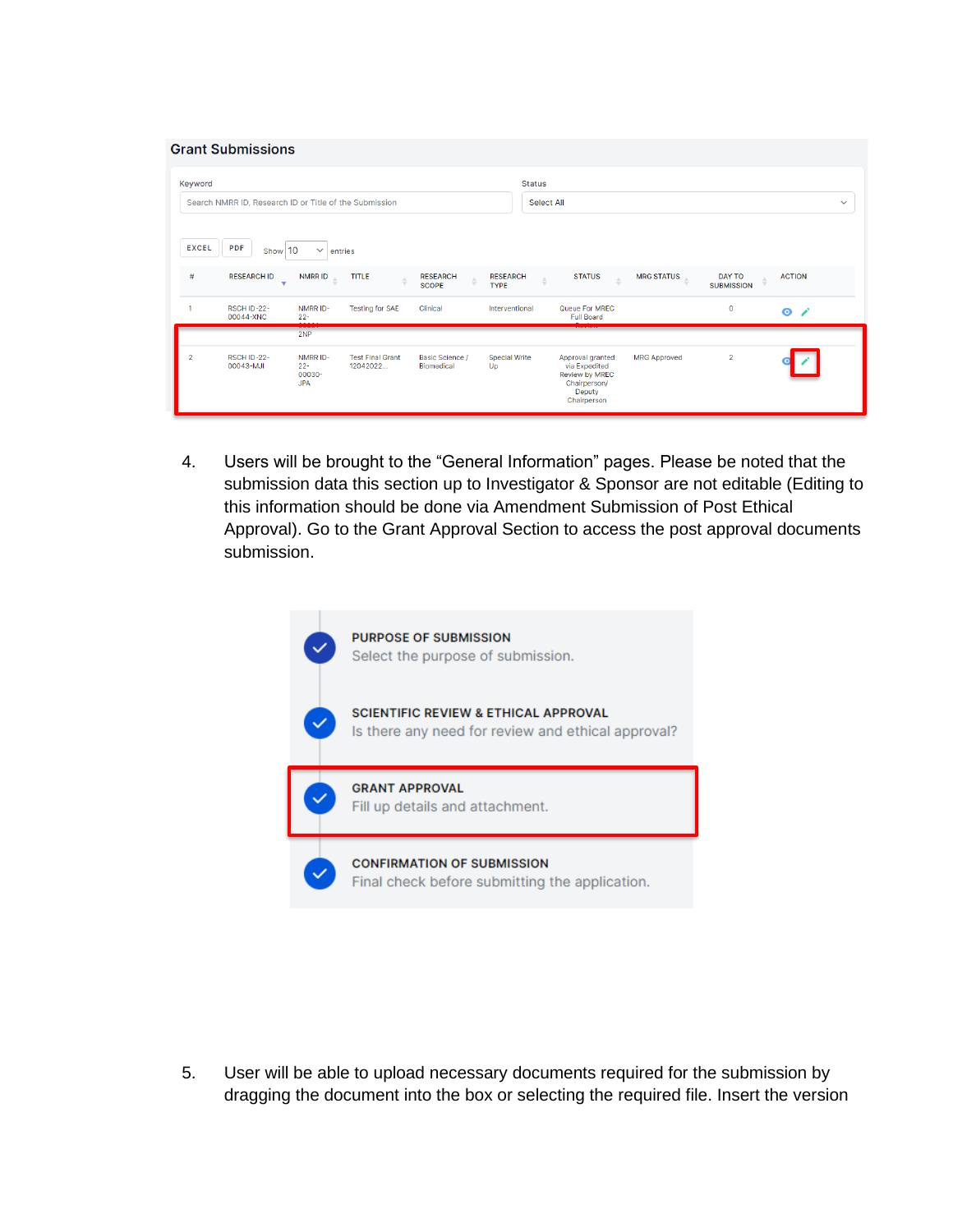and version date of the documents (required by the system). Please be noted that user will not be able to edit the costing detail during the submission (editing to costing detail can only be done when the status of the submission is "Revision Required")

| <b>Post Approval Submission Documents</b> |  |  |
|-------------------------------------------|--|--|
|-------------------------------------------|--|--|

| Borang Aku Janji 也                                        |                              |
|-----------------------------------------------------------|------------------------------|
|                                                           | <b>View Document History</b> |
| Select or drag files                                      |                              |
| Borang Pindaan Agihan Peruntukan                          |                              |
|                                                           | <b>View Document History</b> |
| Select or drag files<br>$^{+}$                            |                              |
| Borang Permohonan Pelanjutan Tempoh Projek Penyelidikan L |                              |
|                                                           | <b>View Document History</b> |
| Select or drag files                                      |                              |

6. Once the documents have been uploaded, click save at the bottom of subsection to finalise the document.

| <b>View Document History</b> |
|------------------------------|
|                              |
|                              |
| <b>View Document History</b> |
|                              |
| <b>Save</b>                  |
|                              |
|                              |

7. Once all the documents required are saved. Click on the "Confirmation of Submission", tick on the acknowledgment and click submit to finish and submit the submission.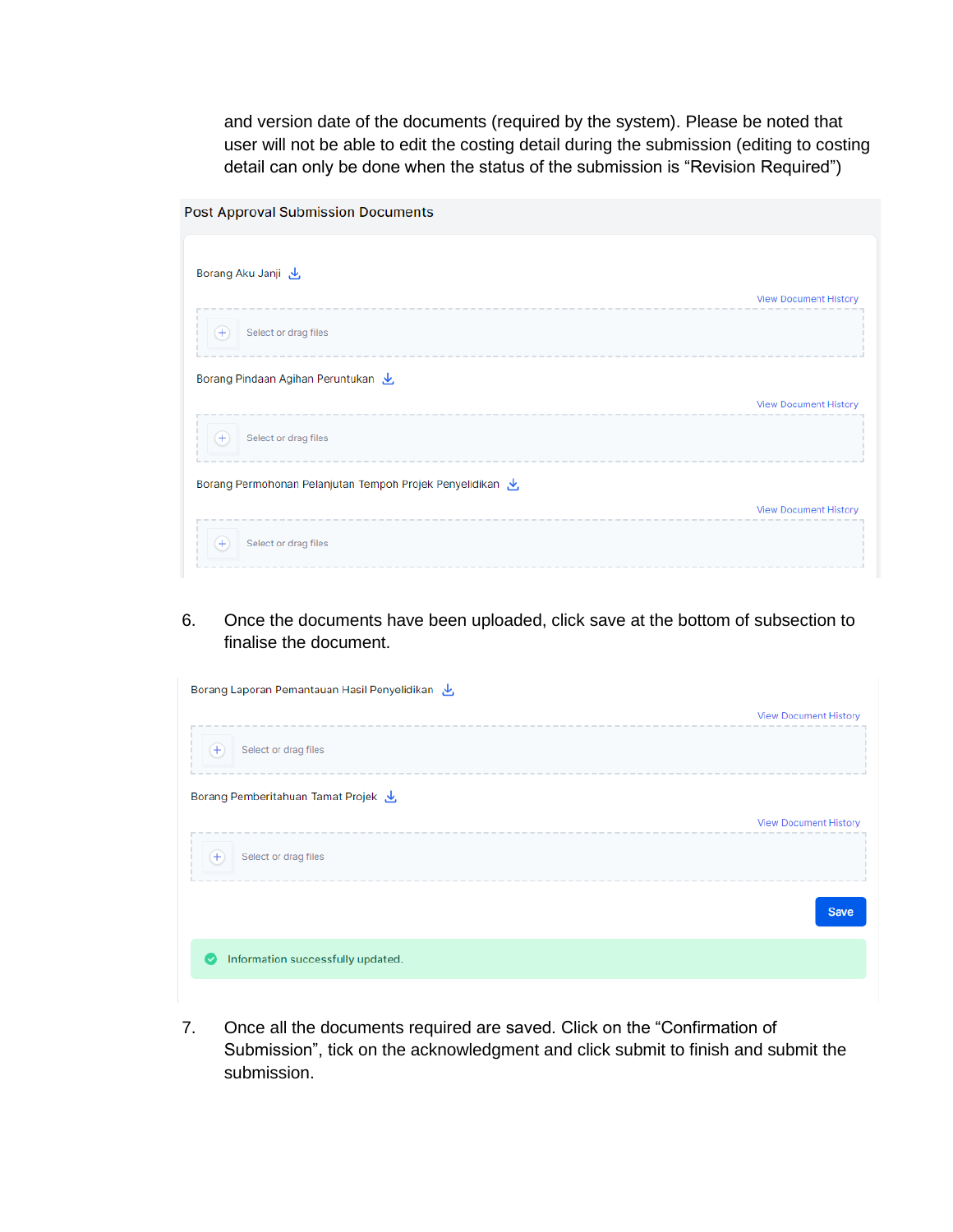

|                              |                                   |    | <b>Test Final Grant 12042022 - 5</b>              |                       |                |               |                                                                                                                   |
|------------------------------|-----------------------------------|----|---------------------------------------------------|-----------------------|----------------|---------------|-------------------------------------------------------------------------------------------------------------------|
| <b>NMRRNMRR ID-22-</b><br>ID | 00030-JPA                         | ID | <b>ProtocolTest Final Grant</b><br>$12042022 - 5$ | Last<br>updated<br>on | Apr<br>12,2022 | <b>Status</b> | Approval granted via Expedited Review by MREC<br>Chairperson/ Deputy Chairperson                                  |
| <b>MRG Status</b>            | <b>MRG Approved</b>               |    |                                                   |                       |                |               |                                                                                                                   |
|                              | <b>Confirmation of Submission</b> |    |                                                   |                       |                |               |                                                                                                                   |
| document.                    |                                   |    |                                                   |                       |                |               | acknowledge that I have read, and do hereby accept the terms and conditions contained in NMRR terms and condition |
|                              |                                   |    |                                                   |                       |                |               | <b>Submit</b>                                                                                                     |

……………………………………………………………………………………………………………………

8. MRG Status of the submission should change to "Processing Submission by MRG Secretariat"

#### **Test Publication 25042022** NMRR ID NMRR ID-22-00936-2CN Protocol ID -Last updated on May 09,2022 Status | Approval granted via MREC Full Board MRG Status Processing Submission by MRG Secretariat